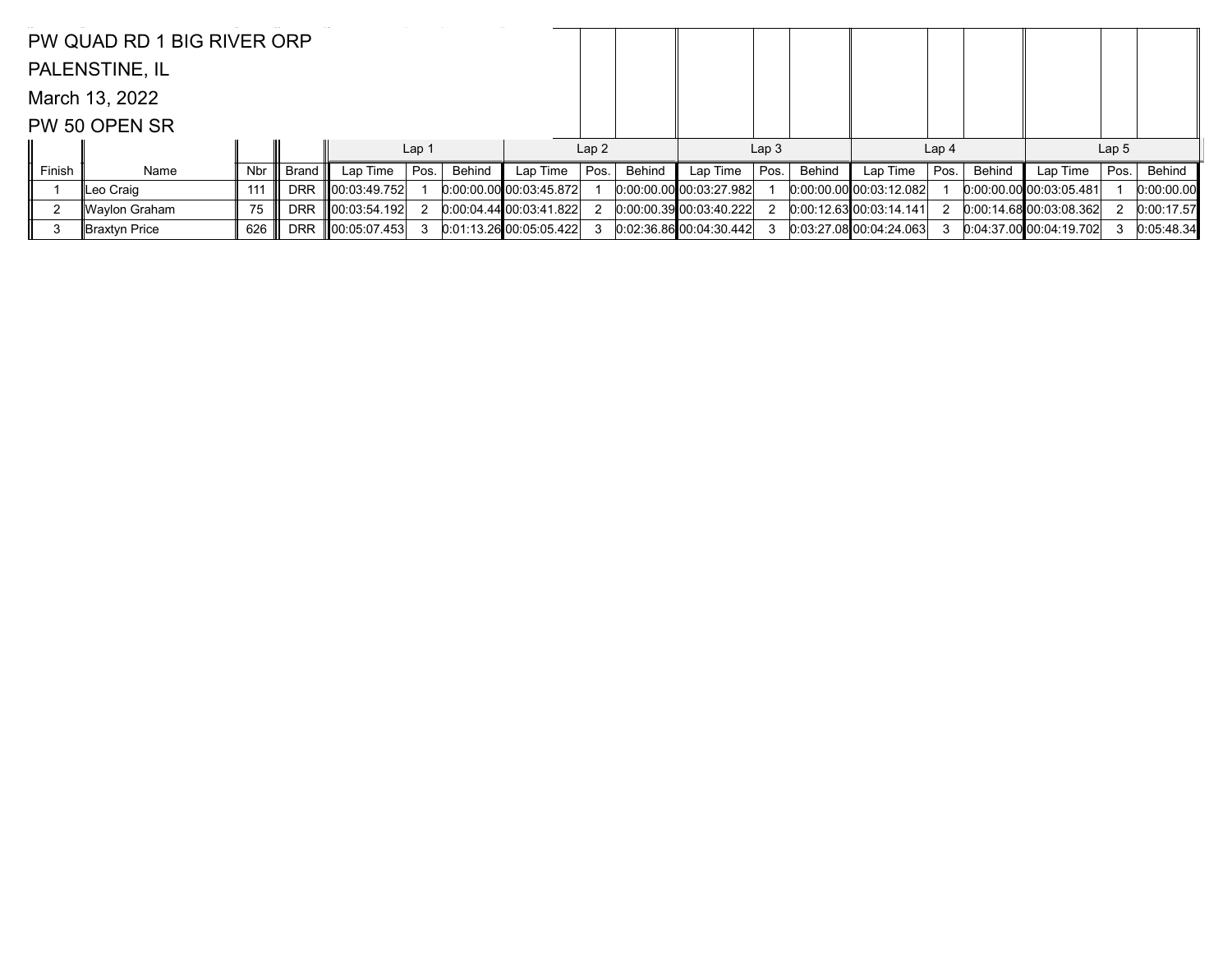|              | Lap6 |        |                           | Lap <sub>7</sub> |            |                           | Lap <sub>8</sub> |        |                         | Lap <sub>9</sub> |            |
|--------------|------|--------|---------------------------|------------------|------------|---------------------------|------------------|--------|-------------------------|------------------|------------|
| Lap Time     | Pos. | Behind | Lap Time                  | Pos.             | Behind     | Lap Time                  | Pos.             | Behind | Lap Time                | Pos.             | Behind     |
| 00:03:08.262 |      |        | $0:00:00.00$ 00:03:14.481 |                  |            | $0:00:00.00$ 00:03:37.052 |                  |        | 0.00.00.00 00.03.05.161 |                  | 0:00:00.00 |
| 00:03:57.102 | 2    |        | $0:01:06.41$ 00:03:22.791 | 2                |            | $0:01:14.72$ 00:03:28.432 | 2                |        | 0.01.06.10 00.03.55.402 | 2                | 0:01:56.34 |
| 00:04:41.212 | 3    |        | $0:06:32.45$ 00:04:21.272 | 3                | 0:07:30.93 |                           |                  |        |                         |                  |            |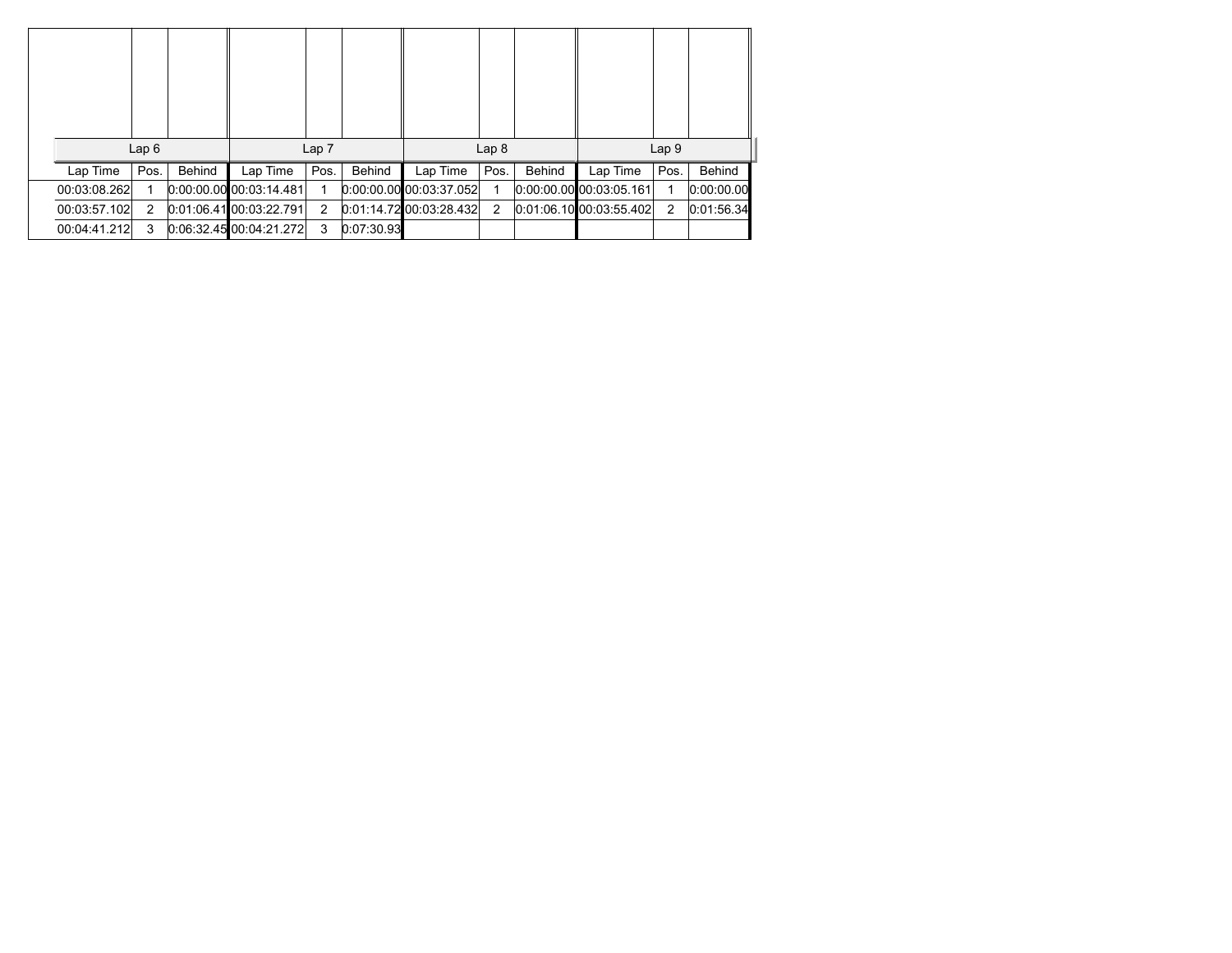|                | PW QUAD RD 1 BIG RIVER ORP |     |            |                      |                  |            |                           |      |        |                         |                  |        |                           |                  |        |                         |                  |            |
|----------------|----------------------------|-----|------------|----------------------|------------------|------------|---------------------------|------|--------|-------------------------|------------------|--------|---------------------------|------------------|--------|-------------------------|------------------|------------|
|                | PALENSTINE, IL             |     |            |                      |                  |            |                           |      |        |                         |                  |        |                           |                  |        |                         |                  |            |
|                | March 13, 2022             |     |            |                      |                  |            |                           |      |        |                         |                  |        |                           |                  |        |                         |                  |            |
|                | PW 50 JR 2-STROKE          |     |            |                      |                  |            |                           |      |        |                         |                  |        |                           |                  |        |                         |                  |            |
|                |                            |     |            |                      | Lap <sub>1</sub> |            |                           | Lap2 |        |                         | Lap <sub>3</sub> |        |                           | Lap <sub>4</sub> |        |                         | Lap <sub>5</sub> |            |
| Finish         | Name                       | Nbr | Brand      | Lap Time             | Pos.             | Behind     | Lap Time                  | Pos. | Behind | Lap Time                | Pos.             | Behind | Lap Time                  | Pos.             | Behind | Lap Time                | Pos.             | Behind     |
|                | ∥Ethan Beasley             | 251 | <b>DRR</b> | 00:04:03.622         |                  |            | $0:00:00.00$ 00:03:43.522 |      |        | 0.00.00.00 00.0336.722  |                  |        | $0.00.00.00$ 00:03:21.992 |                  |        | 0.00.00.00 00.03.26.431 |                  | 0:00:00.00 |
| $\overline{2}$ | ∥Grady Miller              | 919 | <b>DRR</b> | $\  00:04:28.033 \ $ |                  |            | 0:00:24.41 00:04:11.632   |      |        | 0.00.52.52 00.04.13.812 |                  |        | $0.01:29.61$ 00:04:01.662 |                  |        | 0.02.09.28000.03.41.501 |                  | 0:02:24.35 |
| 3              | Waylen Bishop              | 616 | <b>DRR</b> | 00:04:53.083         |                  |            | 0.00:25.0500:06:22.093    |      |        | 0.02:35.51100:04:08.392 |                  |        | 0.02:30.0900:03:36.542    |                  |        | 0.02:04.9700:05:30.422  |                  | 0:03:53.89 |
| 4              | Ryder Deckard              | 250 | <b>OTH</b> | $\ 00:08:49.265\ $   |                  |            | 0:00:54.5500:05:20.772    |      |        | 0.02.54.86 00.05.02.903 |                  |        | 0.03:49.37100.04:58.903   |                  |        | 0.05:11.73100:05:52.382 |                  | 0:05:33.69 |
| 5              | Kristofer May              | 118 | <b>POL</b> | $\ 00:07:54.715\ $   | 4                | 0:03:01.63 |                           |      |        |                         |                  |        |                           |                  |        |                         |                  |            |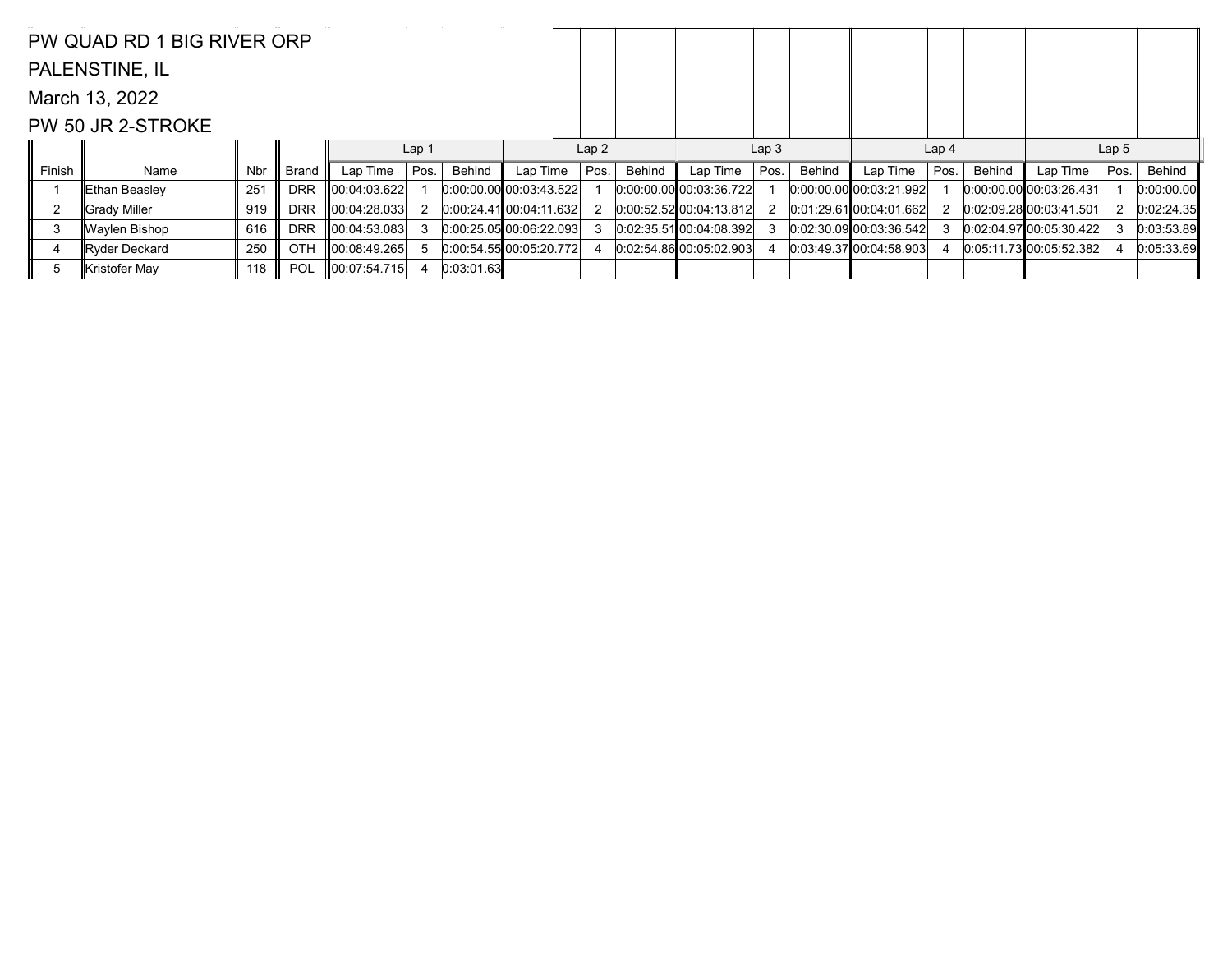|              | Lap6 |            |                           | Lap <sub>7</sub> |            |                           | Lap <sub>8</sub> |               |                         | Lap <sub>9</sub> |               |
|--------------|------|------------|---------------------------|------------------|------------|---------------------------|------------------|---------------|-------------------------|------------------|---------------|
| Lap Time     | Pos. | Behind     | Lap Time                  | Pos.             | Behind     | Lap Time                  | Pos.             | <b>Behind</b> | Lap Time                | Pos.             | <b>Behind</b> |
| 00:03:12.032 | 1    |            | $0:00:00.00$ 00:03:19.891 |                  |            | $0:00:00.00$ 00:03:22.062 | 1                |               | 0.00.00.00 00.03.17.322 | 1                | 0.00.00.00    |
| 00:03:50.292 | 2    |            | 0.03.02.6100.03.45.462    | $\overline{2}$   |            | 0.03:28.1800:04:13.172    | 2                | 0.04:19.29    |                         |                  |               |
| 00:03:43.482 | 3    |            | 0.03.47.08000.04.14.662   | 3                | 0.04:16.28 |                           |                  |               |                         |                  |               |
| 00:05:56.943 | 4    | 0:07:47.15 |                           |                  |            |                           |                  |               |                         |                  |               |
|              |      |            |                           |                  |            |                           |                  |               |                         |                  |               |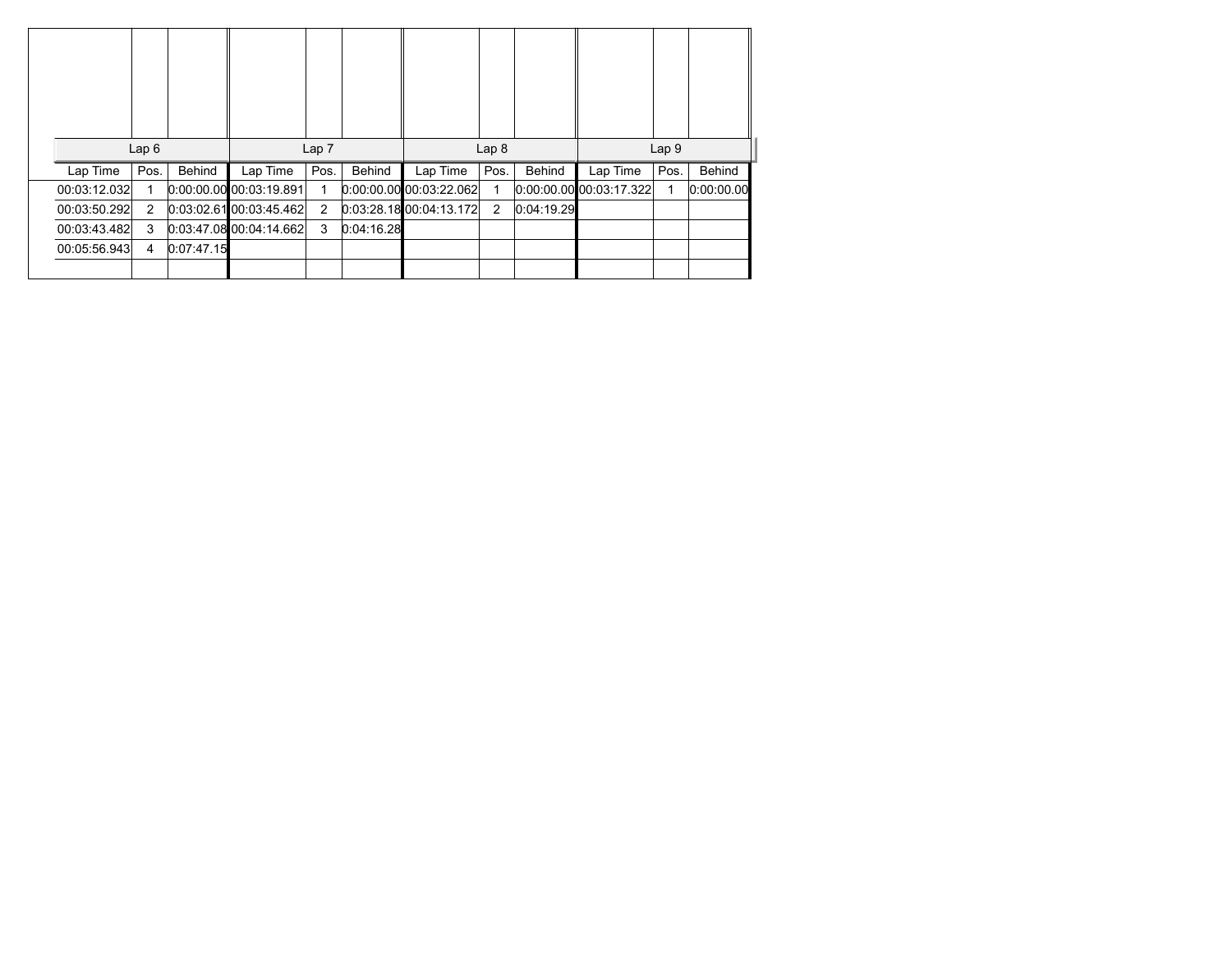|        | PW QUAD RD 1 BIG RIVER ORP |     |            |                    |                  |        |                         |      |        |                                 |                  |        |                           |                  |            |                             |                  |            |
|--------|----------------------------|-----|------------|--------------------|------------------|--------|-------------------------|------|--------|---------------------------------|------------------|--------|---------------------------|------------------|------------|-----------------------------|------------------|------------|
|        | PALENSTINE, IL             |     |            |                    |                  |        |                         |      |        |                                 |                  |        |                           |                  |            |                             |                  |            |
|        | March 13, 2022             |     |            |                    |                  |        |                         |      |        |                                 |                  |        |                           |                  |            |                             |                  |            |
|        | PW 50 JR 4-STROKE          |     |            |                    |                  |        |                         |      |        |                                 |                  |        |                           |                  |            |                             |                  |            |
|        |                            |     |            |                    | Lap <sub>1</sub> |        |                         | Lap2 |        |                                 | Lap <sub>3</sub> |        |                           | Lap <sub>4</sub> |            |                             | Lap <sub>5</sub> |            |
| Finish | Name                       | Nbr | Brand      | Lap Time           | Pos.             | Behind | Lap Time                | Pos. | Behind | Lap Time                        | Pos.             | Behind | Lap Time                  | Pos.             | Behind     | Lap Time                    | Pos.             | Behind     |
|        | ∥Reed Mullinix             | -39 | <b>YAM</b> | 00:06:32.604       |                  |        | 0:01:16.1300:04:48.782  |      |        | 0:00:05.3600:04:40.512          |                  |        | 0.01:00.3800:04:22.802    |                  |            | $[0.00:56.24]$ 00:04:21.043 |                  | 0:00:51.99 |
|        | Avery Nodley               | 29  | <b>YAM</b> | $\ 00:05:16.473\ $ |                  |        | 0.00.00.00 00.04:46.862 |      |        | $[0:00:00.00]$ $[00:04:58.183]$ |                  |        | 0.00.00.00 00.04.26.942   |                  |            | 0.00.00.00 00.04.25.292     |                  | 0:00:00.00 |
| 3      | ∥Adam Beach                | 783 | <b>KAW</b> | $\ 00:06:33.274\ $ |                  |        | 0.00.00.6700.04.42.752  |      |        | 0.01:12.69000.04.48.912         |                  |        | 0.00.03.04100.04.32.183   |                  |            | $[0.00:12.42]$ 00:04:28.082 |                  | 0:00:19.46 |
| 4      | ∥Carter Auten              | 23  | <b>OTH</b> | $\ 00:07:48.164\ $ |                  |        | 0:01:14.89 00:15:30.348 |      |        | $0:11:57.12$ 00:05:09.942       |                  |        | $0:12:23.51$ 00:05:17.623 |                  | 0:13:08.95 |                             |                  |            |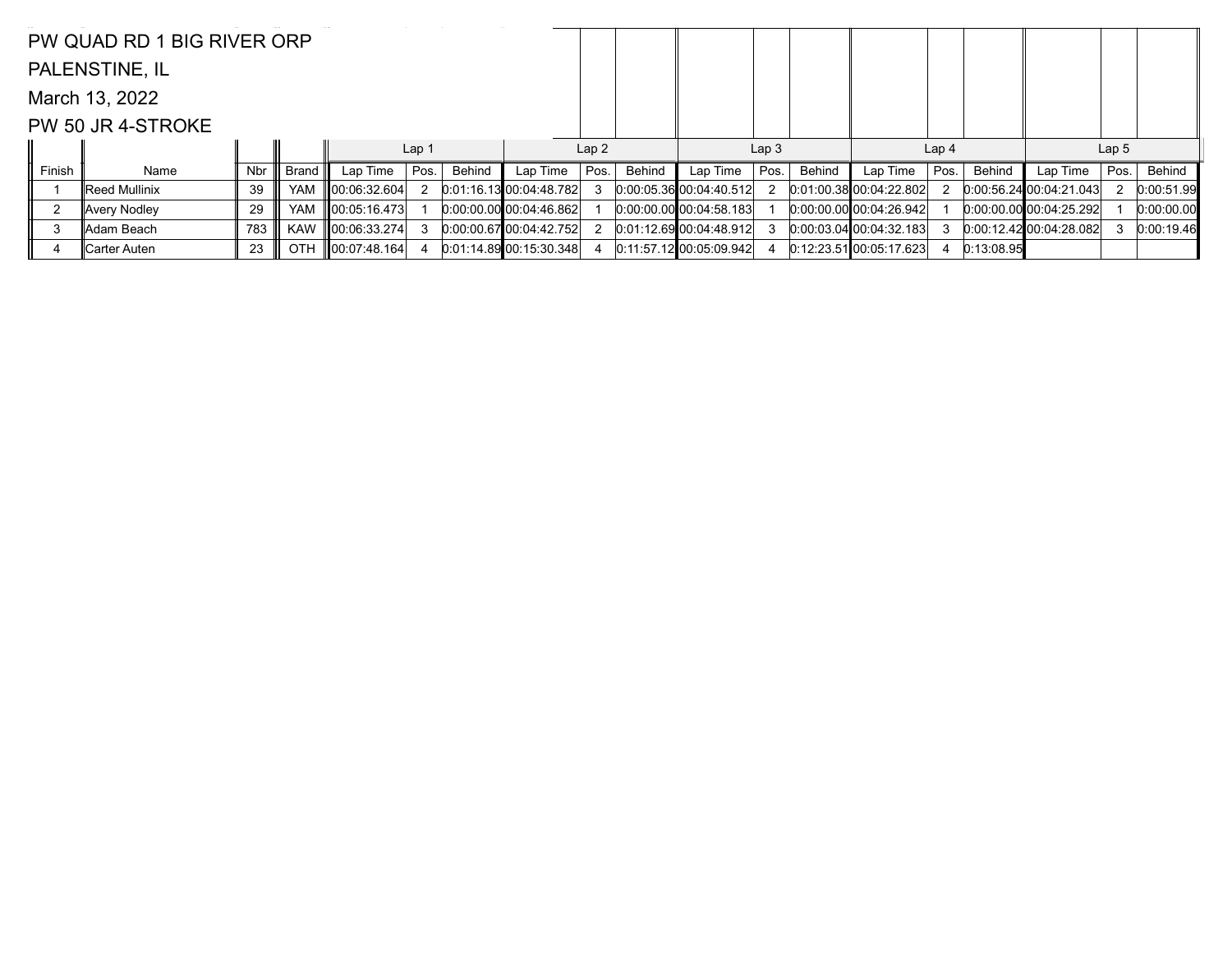|              | Lap6           |        |                         | Lap <sub>7</sub> |            |          | Lap <sub>8</sub> |               |          | Lap <sub>9</sub> |        |
|--------------|----------------|--------|-------------------------|------------------|------------|----------|------------------|---------------|----------|------------------|--------|
| Lap Time     | Pos.           | Behind | Lap Time                | Pos.             | Behind     | Lap Time | Pos.             | <b>Behind</b> | Lap Time | Pos.             | Behind |
| 00:04:15.482 | $\overline{2}$ |        | 0.00.37.30 00.04 07.612 | 1                | 0:00:00.00 |          |                  |               |          |                  |        |
| 00:04:30.172 | 1              |        | 0.00.00.00000005:23.613 | 2                | 0:00:38.70 |          |                  |               |          |                  |        |
| 00:04:41.282 | 3              |        | 0.00.45.2600.04.30.152  | 3                | 0:00:29.10 |          |                  |               |          |                  |        |
|              |                |        |                         |                  |            |          |                  |               |          |                  |        |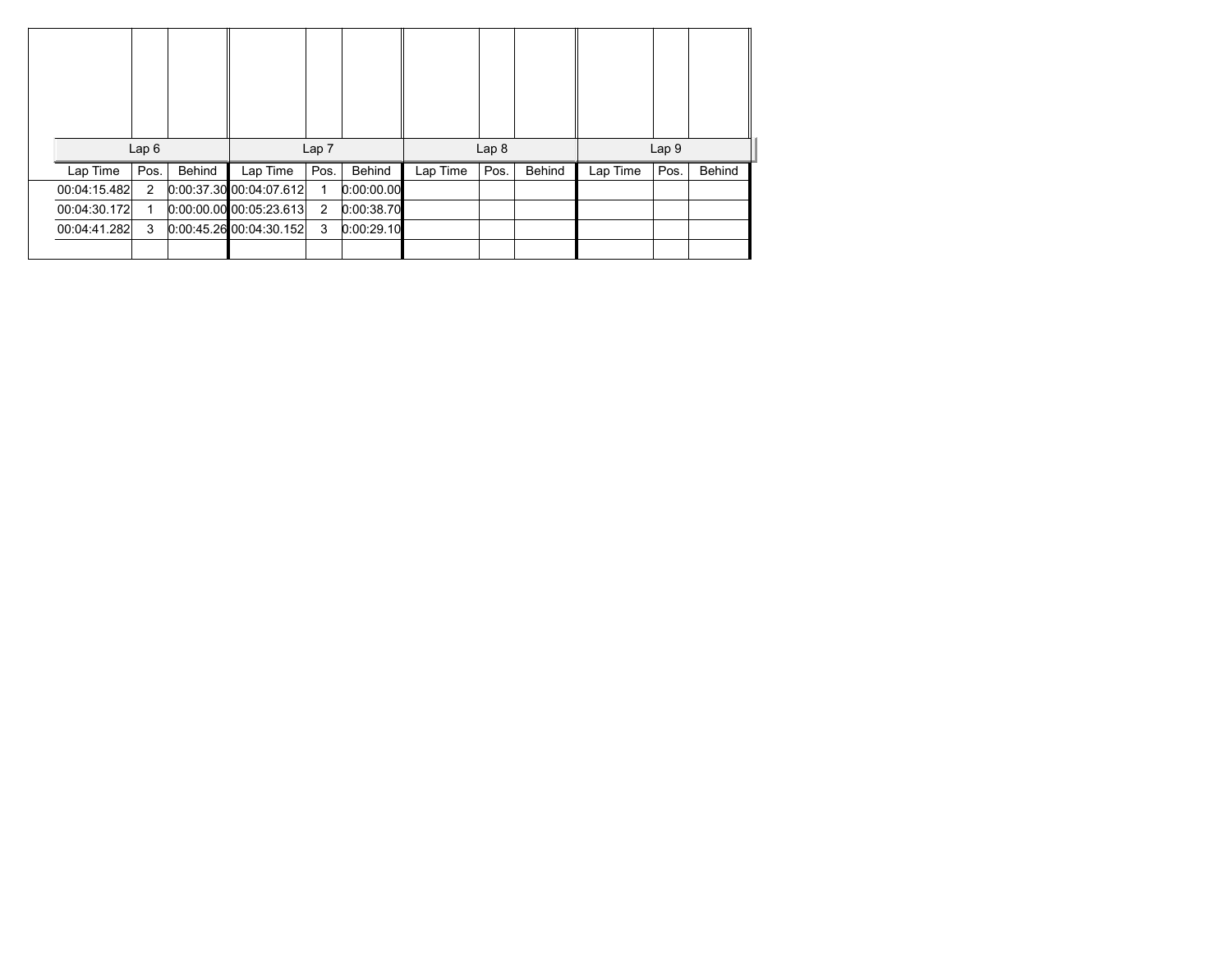|                | PW QUAD RD 1 BIG RIVER ORP |     |            |                    |                  |        |                                 |      |        |                              |                  |        |                             |                  |        |                                |                  |            |
|----------------|----------------------------|-----|------------|--------------------|------------------|--------|---------------------------------|------|--------|------------------------------|------------------|--------|-----------------------------|------------------|--------|--------------------------------|------------------|------------|
|                | PALENSTINE, IL             |     |            |                    |                  |        |                                 |      |        |                              |                  |        |                             |                  |        |                                |                  |            |
|                | March 13, 2022             |     |            |                    |                  |        |                                 |      |        |                              |                  |        |                             |                  |        |                                |                  |            |
|                | <b>PW TRAIL RIDER</b>      |     |            |                    |                  |        |                                 |      |        |                              |                  |        |                             |                  |        |                                |                  |            |
|                |                            |     |            |                    | Lap <sub>1</sub> |        |                                 | Lap2 |        |                              | Lap <sub>3</sub> |        |                             | Lap <sub>4</sub> |        |                                | Lap <sub>5</sub> |            |
| Finish         | Name                       | Nbr | Brand      | Lap Time           | Pos.             | Behind | Lap Time                        | Pos. | Behind | Lap Time                     | Pos.             | Behind | Lap Time                    | Pos.             | Behind | Lap Time                       | Pos.             | Behind     |
|                | Carson Oliver              | 562 | <b>HON</b> | 00:05:23.234       |                  |        | 0.00:38.1800:03:48.832          |      |        | 0.00.26.89 00.03.51.991      |                  |        | 0.00.32.59 00.03.22.982     |                  |        | $[0.00:00.00]$ $[0.03:41.232]$ |                  | 0:00:00.00 |
| $\overline{2}$ | ∥Gannon Stearley           | 369 | <b>HON</b> | 00:04:45.053       |                  |        | $[0:00:00.00]$ $[00:04:00.122]$ |      |        | $0.00.00$ 00 00 00:03:46.292 |                  |        | $0.00.00.00$ 00:04:21.202   |                  |        | $[0.00:25.63]$ 00:03:43.462    |                  | 0:00:27.86 |
| 3              | ∥Madi Figg                 | 128 | <b>HON</b> | $\ 00:05:53.264\ $ |                  |        | $[0.00:30.03]$ 00:04:17.632     |      |        | 0.00.58.83 00.04.03.862      |                  |        | $[0:01:10.70]$ 00:04:03.872 | 3                |        | 0.01:25.96000.04:07.602        |                  | 0:01:50.10 |
| 4              | ∥Blake Fancil              | 57  | <b>HON</b> | $\ 00:06:56.684\ $ | 6                |        | 0.00:26.75 00.04:51.433         |      |        | 0:00:12.5700:05:15.452       |                  |        | $[0:00:30.17]$ 00:05:00.442 | 5.               |        | $[0.00.03.40]$ 00:04:12.463    |                  | 0:03:50.24 |
| 5              | Brylee Mullinix            | 313 | <b>YAM</b> | 00:06:22.424       |                  |        | 0.00:29.1600:05:54.783          |      |        | $[0.00:29.09]$ 00:05:01.083  |                  |        | 0:00:14.7200:05:01.452      | 6.               |        | 0.00.15.7300.04.51.662         | 6                | 0:00:08.58 |
| 6              | <b>Tyler May</b>           | 119 | <b>YAM</b> | $\ 00:06:29.934\ $ | 5.               |        | $[0.00:07.51]$ 00:05:05.613     |      |        | 0:01:24.6500:04:57.852       |                  |        | 0.02:18.64100:05:27.212     |                  |        | 0.03:41.9800:05.02.213         |                  | 0:00:46.35 |
|                | ∥Maddy Dean                | 424 | HON        | $\ 00:08:21.335\ $ |                  |        | 0.01:24.6500.07:10.803          |      |        | 0.03:14.93[00:06:45.404]     |                  |        | 0.04.59.2500.06.53.613      |                  |        | 0.06:51.41[00:06:27.603]       |                  | 0:08:27.35 |